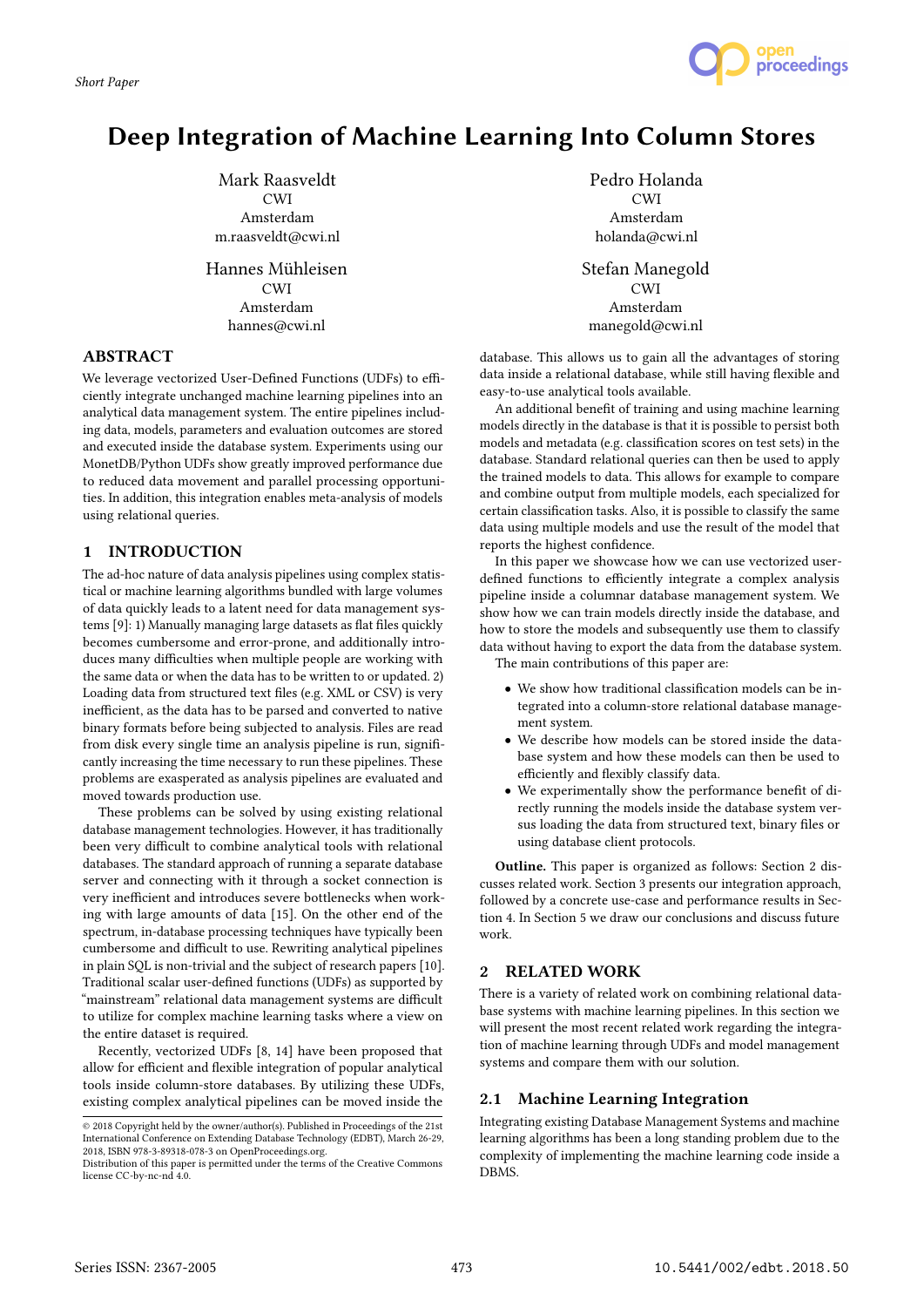Early work [2, 16] on this focuses on rewriting analytical algorithms into portable SQL code. This allows the pipelines to be executed within any database system without requiring databasespecific modifications. However, rewriting complex analytical pipelines in SQL requires a lot of manual effort and might not be possible for certain algorithms because SQL is not a Turing complete language.

In Ordonez et al. [12], machine learning algorithms are translated to either C, C++ or C# code (depending on the DBMS language support) and inserted into UDFs. As a consequence they achieve high performance when analyzing large data sets compared to external data analysis tools, as data movement is mitigated. However, these algorithm must be coded in one of the previously listed languages. This often results in the need for rewriting code, because most prominent machine learning libraries are usually available in scripting languages (e.g., Python and R). In our solution we allow the developer to use popular scripting languages together with their entire ecosystem of data analytics packages as UDFs in MonetDB.

Other work [4, 6, 7] focuses on more templated approaches for machine learning integration to reduce the necessity of code rewriting. However, the main disadvantage of these methods is that they only work for a limited subset of algorithms, which limits their applicability to general machine learning tasks.

# 2.2 Machine Learning Model Management

When training and using a variety of models the problem of managing these models arises. This problem is exasperated because most Machine Learning Systems do not provide support for storing and querying their models. Due to these issues, data scientists quickly lose track of their models.

In Vartak et al. [19], a system called ModelDB is introduced that can be used for storing, tracking and managing machine learning models in their native environment. This allows data scientists to use SQL to query their models based on their metadata (e.g., hyperparameters, parameters) and quality metrics (e.g., accuracy). It also has the option to store the used train/test data sets for each model. However, since ModelDB only stores the models in their native environment, it does not provide a solution for coupling machine learning applications with traditional relational databases.

## 3 MACHINE LEARNING INTEGRATION

Machine learning pipelines consist of three stages [5].

- (1) Preprocessing. In this stage, the raw data is loaded and cleaned. The data is normalized, and any inconsistencies from incorrect or missing measurements are corrected for or removed.
- (2) Training and Verification. In this stage, the cleaned data is used to train the model. Typically the training set is divided into parts, and techniques like cross validation are used to prevent overfitting the model.
- (3) Classification. In the final stage, the trained model is used to classify new data. In this stage, the model can still be refined further based on new data or new properties of the data.

The preprocessing stage can often be performed entirely within traditional database management systems. Loading data and simple cleaning operations such as missing value removal can be done using standard SQL queries. However, when more advanced

preprocessing such as interpolation is required, user-defined functions can be used to simplify this step.

The real challenge of integrating these pipelines into databases, however, is implementing the machine-learning models. The models rely on complex math operations and iterative refinement, which are not supported by standards-complaint SQL.

There are many libraries and packages in vectorized scripting languages that implement common machine learning and classification models, such as TensorFlow [1] and Sci-Kit Learn [13]. Using vectorized user-defined functions, we can plug these libraries into the database. However, the typical processing pipelines must be adjusted so they can fit into a SQL workflow. In this section, we will describe how these analytical pipelines can be integrated into traditional database management systems through the use of user-defined functions.

## 3.1 Training

To train a classification model, we take a set of annotated data as input and use the annotations to find patterns in the data. After learning these patterns, the trained model can accurately classify un-annotated data.

The training pipeline therefore takes as input a set of columns representing the data, and a single column representing the classes of the data. This will be the input to our user-defined function. The output of this stage of the pipeline is the trained model, which will be the output of our UDF. The actual creation and training of the model will happen inside the function.

Model Storage. Models exist as in-memory objects within the scripting language. However, they can be serialized to a binary format for persistent storage on disk. In Python, this is done using the pickle library. In order to store the objects in the database we need to serialize the objects to this binary format, after which we can place them in a BLOB field.

#### Listing 1: Training The Model

| $\mathbf{1}$   | CREATE FUNCTION train(data INTEGER, classes INTEGER, |
|----------------|------------------------------------------------------|
| 2              | n_estimators INTEGER)                                |
| 3              | RETURNS TABLE(classifier BLOB, estimators INTEGER)   |
| $\overline{4}$ | LANGUAGE PYTHON                                      |
| 5              |                                                      |
| 6              | import pickle                                        |
| $\overline{7}$ | from sklearn.ensemble                                |
| 8              | import RandomForestClassifier                        |
| $\mathbf{q}$   |                                                      |
| 10             | clf = RandomForestClassifier(n_estimators)           |
| 11             |                                                      |
| 12             | clf.fit(data, classes)                               |
| 13             |                                                      |
| 14             | return {'classifier': pickle.dumps(clf),             |
| 15             | 'estimators':n_estimators }                          |
| 16             |                                                      |
|                |                                                      |

An example of a user-defined function that trains a Random Forest Classifier using Sci-Kit Learn is given in Listing 1. This is a vectorized user-defined function, and as such both data and classes are vectors of integers within the function instead of individual elements. This function can be called from within SQL with the model data, classes and the amount of estimators (i.e., model parameters) as input, and will produce a table containing the trained classifier and its meta-data as output. This table can either be stored in the database, or used directly as input to another function that uses the trained classifier (if no persistent storage is necessary). Note that it is trivial to alter this UDF to train a different model from the Sci-Kit Learn library, as all that is required is importing a different model and using that.

11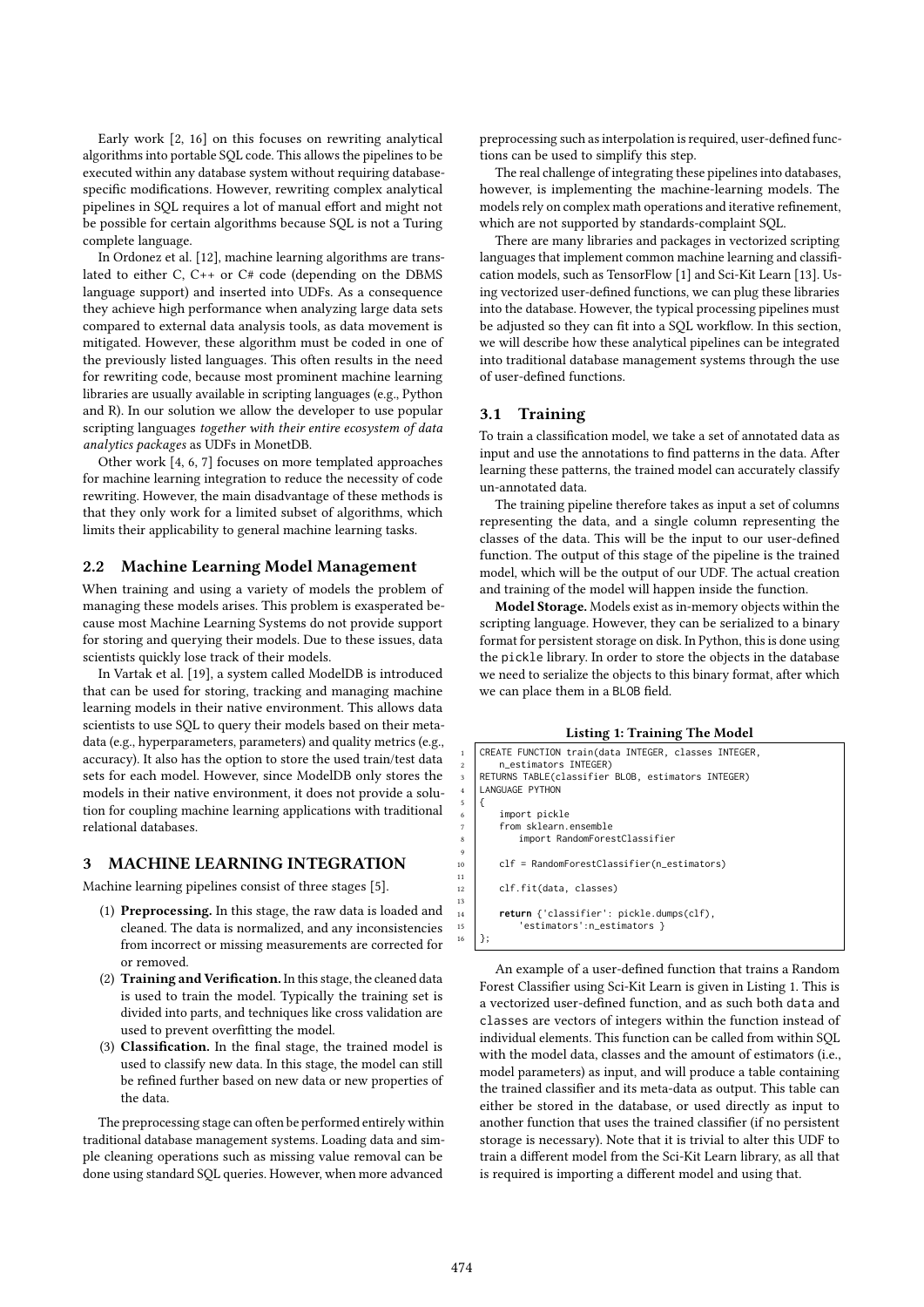## 3.2 Classification

After the model has been trained, it is ready to accept unlabeled data and can be used to classify that data. The classification stage therefore takes as input a set of columns representing the unannotated data, and the trained classifier that will be used to classify the data. The output is the set of predicted labels produced by the classifier. Inside the user-defined function, the classifier will again have to be deserialized into an in-memory object, after which it can be used to classify the input data and produce a set of labels.

An example of a user-defined function that classifies a set of data is given in Listing 2. This function can be called from within SQL with the unlabeled data and the classifier as input, and will produce a list of predicted classes.

Listing 2: Classification

| $\mathbf{1}$   | CREATE FUNCTION predict(data INTEGER, classifier BLOB) |
|----------------|--------------------------------------------------------|
| $\overline{a}$ | <b>RETURNS INTEGER</b>                                 |
| 3              | LANGUAGE PYTHON                                        |
|                |                                                        |
| $\overline{5}$ | import pickle                                          |
| 6              | classifier = pickle.loads(classifier)                  |
|                | return classifier.predict(data)                        |
|                |                                                        |
|                |                                                        |

The predict function can be used both to test a trained model and to classify a set of new data using such a model. The model can be tested by predicting a set of data for which the labels are known, and comparing the predicted labels against the new labels. The model can be used to

## 3.3 Ensemble Learning

In addition to only storing the trained models, we can store additional metadata about the models in the database. This metadata can include information such as parameters used to instantiate the model, or information about the effectiveness of the model obtained through testing it against certain datasets. We can then choose a model to classify new data based on this metadata, or we could classify the data using multiple models that are stored and use the results from the classifier with the highest confidence.

## 4 EXPERIMENTAL ANALYSIS

In this section, we demonstrate how a real classification pipeline can be integrated into a column-store database, and show how the in-database processing pipeline performs when compared against the same pipeline implemented in a standard scripting language where the input data is loaded from a file or transferred over a database socket connection.

The pipeline we use in our experiments is used to attempt to classify who people from North Carolina will vote for in the Presidential Elections based on data from the 2012 Presidential Election. For this purpose, we use two separate datasets:

- The North Carolina Voters Dataset contains the information about the individual voters. This is a dataset of 7.5M rows, where each row contains information about the voter. There are 96 columns in total, describing characteristics such as place of residence, gender, age and ethnicity. Note that we do not know who each person actually voted for, as this information is not publicly available.
- The Precint Votes Dataset contains the aggregated voting statistics for each precinct, (i.e., how many people in each precinct voted Democrat, and how many voted Republican). This dataset has 2751 rows, one for each precinct in North Carolina.

By combining these two datasets we can attempt to classify individual voters. We know the voting records of a specific precinct, and we know in which precinct each person voted, so we can make an educated guess who each person voted for based on this information.

Preprocessing. As we do not have the true class labels for each voter, we have to generate them from the information we have about the precincts. This requires us to join the voter data with the precinct data, giving us the voting records of the precinct that each voter voted in. We then generate a "true" class label for each voter using a weighted random function based on the precinct voting records. For example, if voters in a specific precinct voted for Democrats 60% of the time, each voter in that precinct has a 60% chance of being classified as Democrat and 40% chance of being classified as Republican.

Training. After we have generated the true class labels, we have to train the model using the data and the labels. However, we don't simply want to use all the data for training. Instead, we want to divide the data into a training set and a test set to prevent overfitting. We then feed the data in the training set to the model using the function shown in Listing 1 and store the resulting model in the database.

Testing. After the model is trained, we want to test how it performs by classifying the data in the test set and looking at the results. We can classify the voters in the test set by running the function shown in Listing 2. After having obtained the predicted class labels, we can test the accuracy of our model by comparing against the known true class labels of the data. However, since we only have the generated class labels of the individual voters, comparing the predicted labels against those would not give us a lot of information about our classification accuracy. Instead, we aggregate the total amount of predicted votes for each party by precinct. Then we compare the aggregated predictions against the known amount of votes in each precinct.

Performance Analysis. To determine how well our in-database processing solution performs compared to ad-hoc analysis pipelines we have implemented the pipeline described above both (1) using MonetDB/Python UDFs and (2) inside Python, using various different methods of initially loading the data. For loading the data in Python, we have experimented with loading from binary files (NumPy [20] files and HDF5 [18] using PyTables), CSV files using an optimized parser, transferring the data to Python through a database socket connection (with PostgreSQL [17], MySQL [21] and SQLite [3] as database servers). For the scenarios where the data is stored inside a relational database, we use SQL to perform the preprocessing steps involving joins and aggregations. Whereas for the pure Python solutions, we use the Pandas library [11] to perform these steps.

The experiments were run on a Fedora (Release 26) machine with 2.6GHz 8-core Intel Xeon processor (Turbo Boost up to 3.2GHz), 20MB shared L3 cache and 256 GB of RAM. All the tests are hot runs. The datasets and source code used for the experiments are publically available<sup>1</sup>.

Results. The results of the benchmark are displayed in Figure 1. The numbers display the total time required to run the entire classification pipeline, whereas the bottom gray bars indicate the time spent loading the initial data into Python and performing the initial preprocessing steps and aggregations.

 $^{\rm 1}$ https://github.com/pholanda/VoterClassification